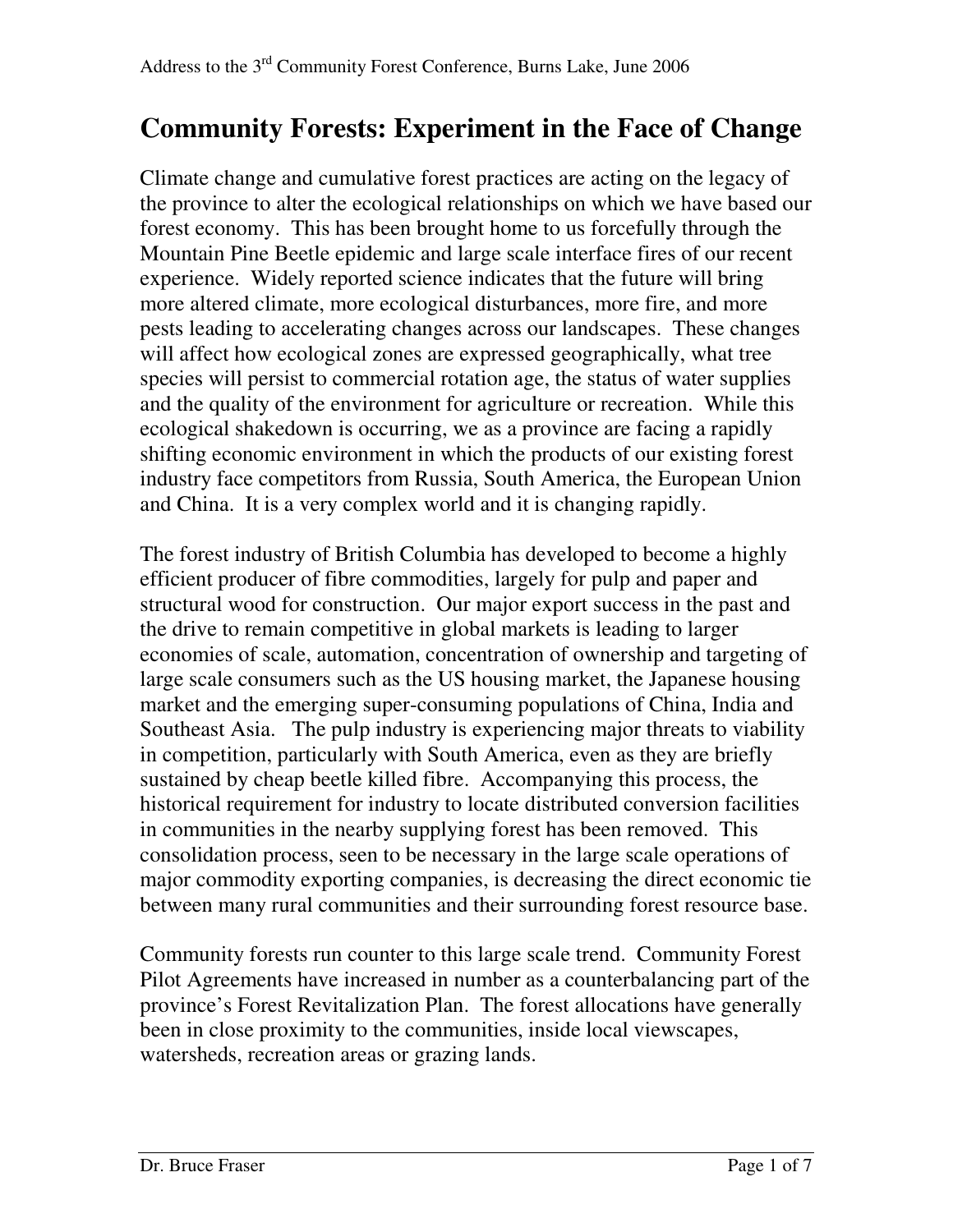In the early stages of community forest development, the rationale included providing for diversified economic activity along with understanding and local ownership of the forestry enterprise. The early rules for management of community forests stressed the recovery of timber values. To meet these rules, community forest managers had to meet timber cut targets, which in many cases could only be accomplished economically by making traditional supply arrangements with local industry mills and established logging firms. In some cases, meeting cut expectations would prove to be difficult, while also meeting more diverse community ideas about the benefits that should be coming from a community forest. The debate tended to focus on the economic viability of the timber supply allocated, with many proving to be too small to pay for the stewardship and management obligations expected from a timber company.

Lately the harvesting imperative has softened to allow for a wider set of forest uses, but we are a long way from treating the community forest as a forest, rather than a fibre supply.

What benefits could we derive from a forest that surrounds a rural community? The easy list is long and diverse enough:

- microclimate control
- visual amenity
- stable water supply
- commercial fibre supply
- specialty fibre for intensive value-added uses
- community pasture
- wildlife habitat
- biodiversity or old growth reserves
- recreation, both commercial and public trails, resorts, swimming areas, beaches, camping areas, fishing, hunting, birdwatching…
- non-timber forest products
- traditional uses of plants for foods and medicines
- culturally important sites
- health recovery facilities
- cottage country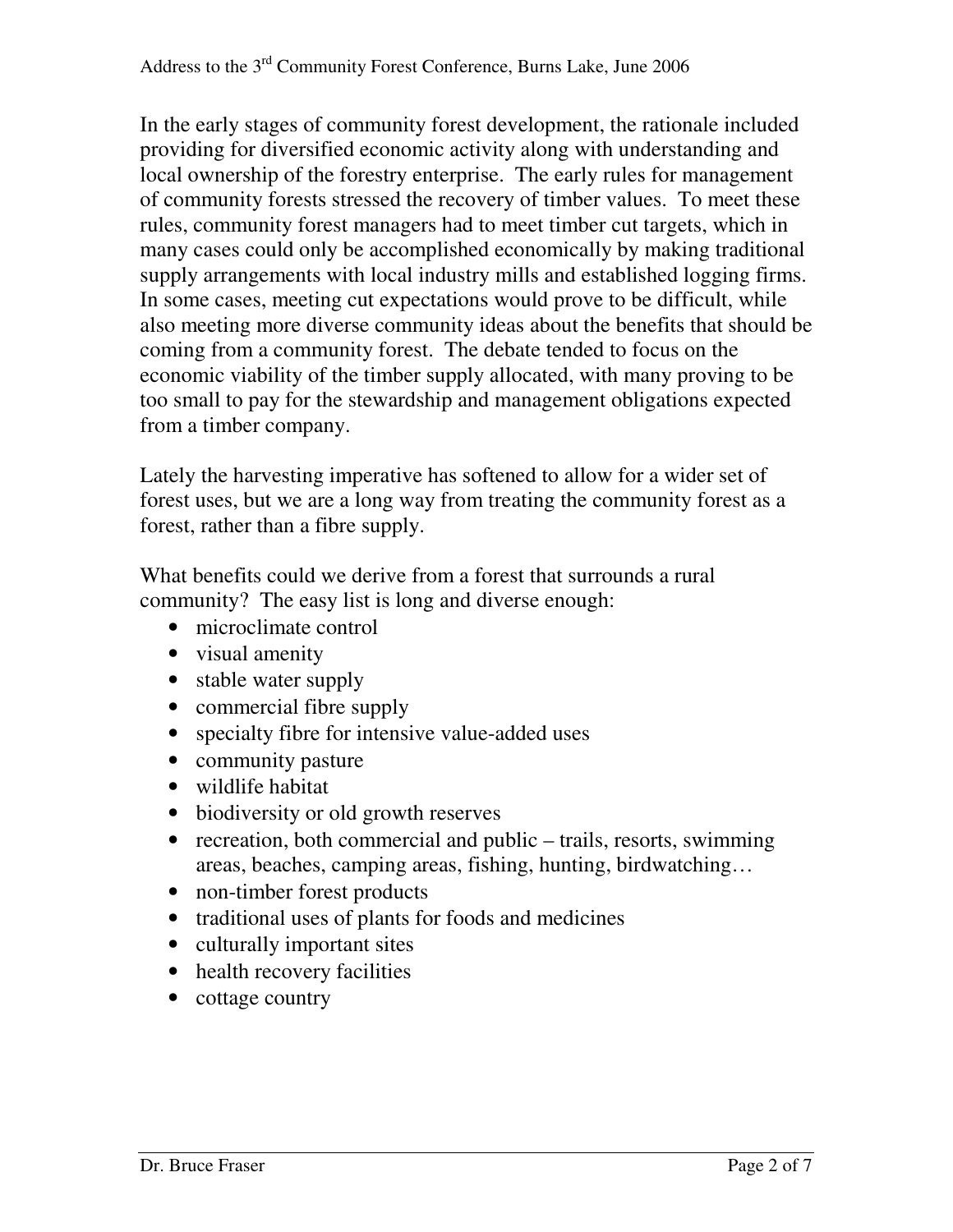What about extending this list to new patterns of land and resource use?

- Ecological restoration of ecosystems damaged by beetles, wind, fire or other disturbances or need more attention following salvage operations
- Tailoring to provide for safer residential interface conditions
- Silviculture experiments to test for the viability of non-traditional reforestation in the face of impending climate change
- Ecological education and research plots for educational and research institutions
- Agroforestry trials leading to local marketing of products and increase in local self sufficiency of food supply
- Small scale biofuel trials
- Wind power or micro-hydro locations
- Therapeutic health or correctional facilities, retreat centres
- Social experiments with sustainable governance of common resources appurtenant to a community

If we were to treat community forests in the widest possible frame, how could we expect to make them economically viable. Let's consider an entirely different model from the allocation of a small, constrained timber supply that resembles a traditional forest industry tenure.

### **LAND GRANT FORESTS FOR COMMUNITIES**

#### **The Land Grant System: Senator Justin Smith Morrill 1862**

The Morrill Acts of 1862 and 1890 in the US provided grants, in the form of federal lands, and later funds, to each state for the establishment and maintenance of a public institution to fulfill a major social development mission: to teach agriculture, military tactics and the mechanic arts as well as classical studies so the members of the working classes could obtain a liberal, practical education. The acts provided 30,000 acres for each state representative and senator. Originally vetoed by President Buchanan in 1859 on the grounds of limiting federal interference in education, the act was passed for a second time by Congress and was signed into law by President Abraham Lincoln on July 2, 1862.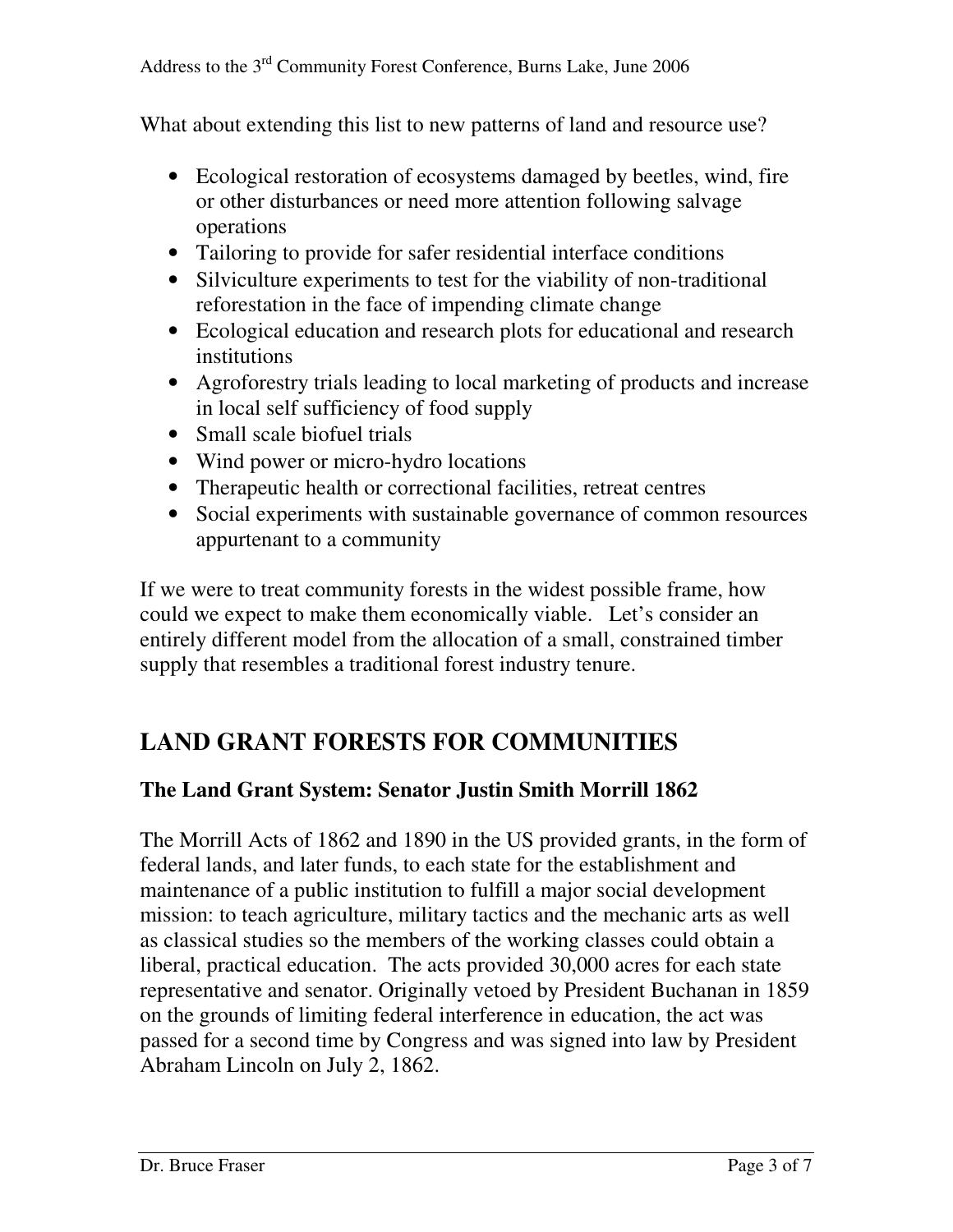A permanent funding allocation continues for the land grant colleges under the Nelson Amendment to the second Morrill Act. The land grant system included provision for establishing and funding agricultural experiment stations through a program created by the Hatch Act of 1887. The Smith-Lever Act of 1914 created a Cooperative Extension Service associated with each US Land Grant institution, providing ongoing funds for the extension service. The US Department of Agriculture administers the Smith-Lever funding, cooperating with State governments (which also provide funding for extension programs) to support the entire extension system.

In October 1994, the land grant model was extended to 29 tribal colleges through endowments totaling \$23 Million and the institutions were incorporated into the extension system network with commensurate funding.

The land grant model enabled development of a national network of colleges, many of which have matured into universities, providing both for democratization of educational opportunity and intimate engagement of learning institutions with the practical economies of their home regions. There are now 181 institutions, enrolling 2.9 million students, and an alumni of over 20 million.

#### **What might a parallel model, based on land grant community forests, look like?**

For each rural, forest resource-based community of the province, including those primarily held by First Nations, provide an allocation of forested land and a financial endowment enabling the establishment of a "Community Forest" with the purpose of providing for economic diversification, land and resource stewardship and public education, leading to a permanent and sustained relationship between the people of the community and their surrounding forested commons.

Make the development of a community forest system in the province the joint responsibility of the relevant land, resource and educational ministries, providing for a lead agency through which accountability to the legislature would be ensured. Set standards for the ownership and governance of a community forest on which formal management duties and relationships with citizens would be based.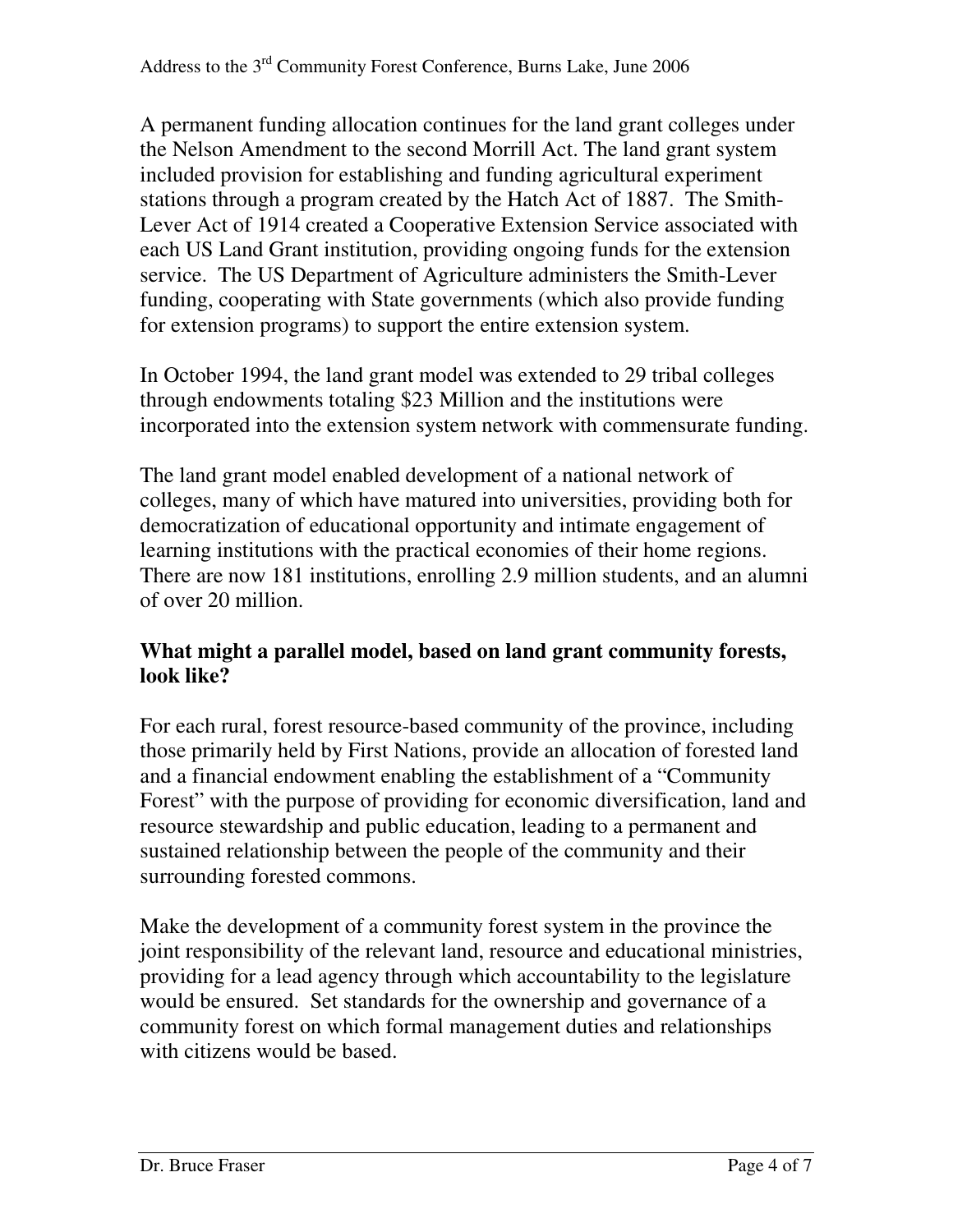Establish eligibility criteria to define the appropriateness of land grants based on organizational integrity, economic necessity, land assembly potential and community enthusiasm for the enterprise. Base the land content of the grant on forested areas with multiple resource potential, not solely on the basis of commercially valuable timber supply or any other single value.

Link each community forest with a community college or university-college with a view to establishing educational and research programs that teach both diploma and degree students and members of the community at large about the ecosystems of the forest and the means of their sustainable use and ultimate conservation. Further link the community forests and the responsible colleges with regional or provincial university, government, model forest and industrial forest research programs designed to provide the scientific underpinning of sustainable forest management and the socioeconomic models necessary to manage the human dimension.

Provide funding and organization to support a provincial association of community forests, as sponsors of an extension service designed to foster the continuing development of community forests and to share and apply the research information arising from the experience of all members.

Provide endowment and annual funding to support the work of the community forests and make the rules of engagement flexible enough to allow financial benefits derived from the community forests to be reinvested as well as to provide a share of proceeds to the crown. Provide that the basic land entitlement shall not be sold, but may be tenured in a variety of ways to enable development of revenue streams supportive of the fundamental purposes of the community forest.

### **Adapting the Model**

Could we consider creating "land grant communities" in which the community forest becomes a permanent asset of the rural community rather than a time-limited discretionary timber tenure? This would make them like the sustaining land grants to colleges in the US or the endowment lands for the University of British Columbia.

Guidelines could be established to set the stage for land grant forests. They could be owned by the elected local government. They could not be sold off nor public access be restricted except for safety or limited functional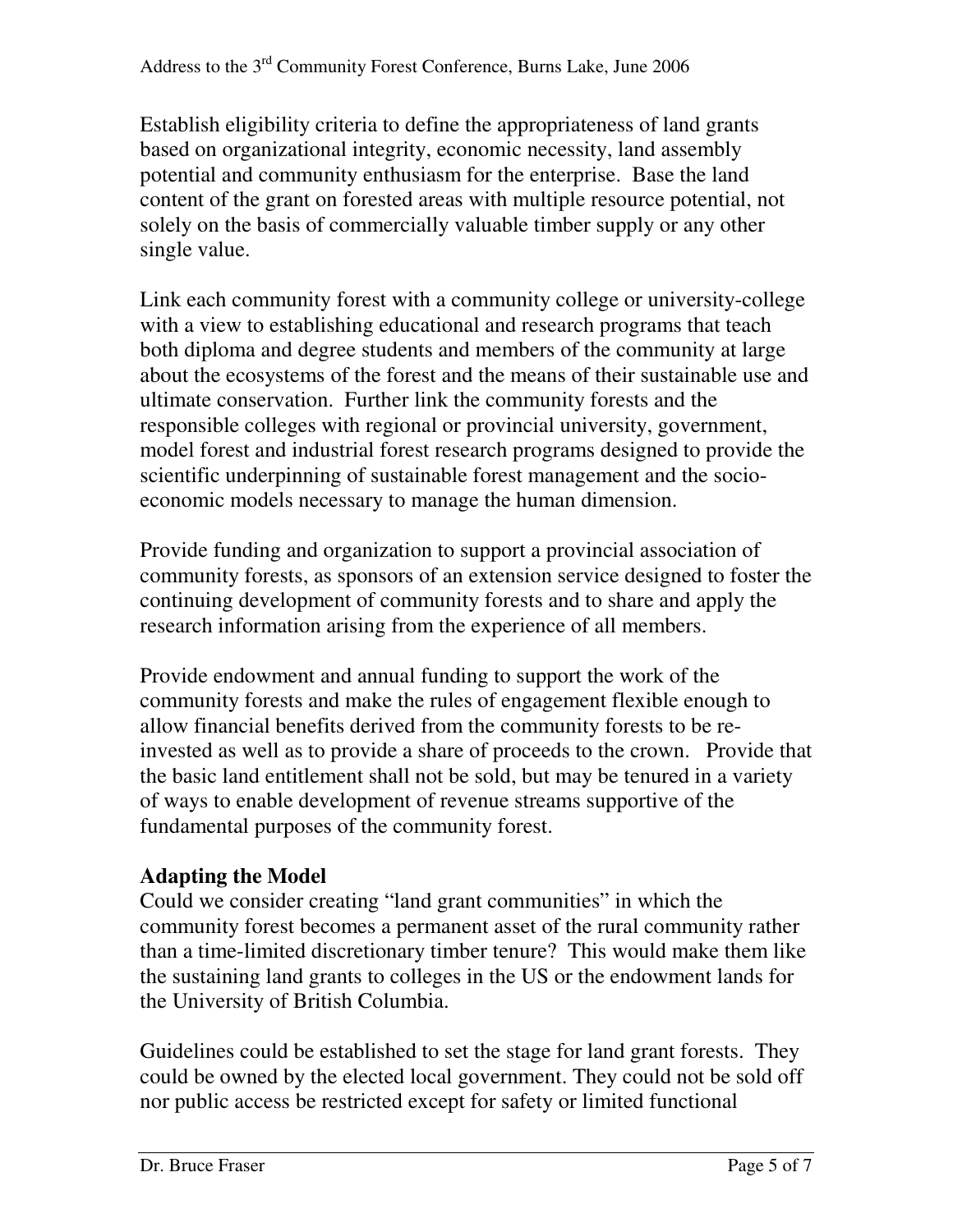reasons. Tenures for operations within the forest could be devised by the communities. They would be governed by a broad community process and report their deliberations, decisions, operations and accounts to the citizens. They could incorporate a wide variety of land and resource uses, providing that those uses were sustainable and did not degrade the fundamental ecosystem integrity of the land and water.

Rural communities could be invited to prepare proposals for land grant areas, expressing the comprehensive vision for the area that would launch the community's initial uses of the grant. Grants would be legislated, expandable and only rescinded under exceptional circumstances.

Development of the community land grant could be funded from many sources, some traditional and some innovative:

- sale of forest products derived from the area: as is currently the case
- Share of resource revenues derived from the region: as for the current FRO's offered to First Nations
- rental or tenuring of sustainable commercial uses compatible with the aims of the community forest
- sponsored restoration projects, research trials or educational uses: as for the "restoration contracts" now offered in the US
- grants in aid to local government for economic diversification, interface management or other such initiatives that support the development and renovation of community infrastructure: as for the current contracts/grants for interface fire work
- local taxation for specific ventures of broad public interest
- carbon credits, biodiversity credits or other such instruments recently arising in the financial marketplace
- energy recovery
- water treatment savings
- contracts for management of recreation sites, parks and ecological reserves in the immediate region

The current British Columbia arrangements for establishing, funding and governing community forests provides a base from which to develop a truly visionary system, unique in the world.